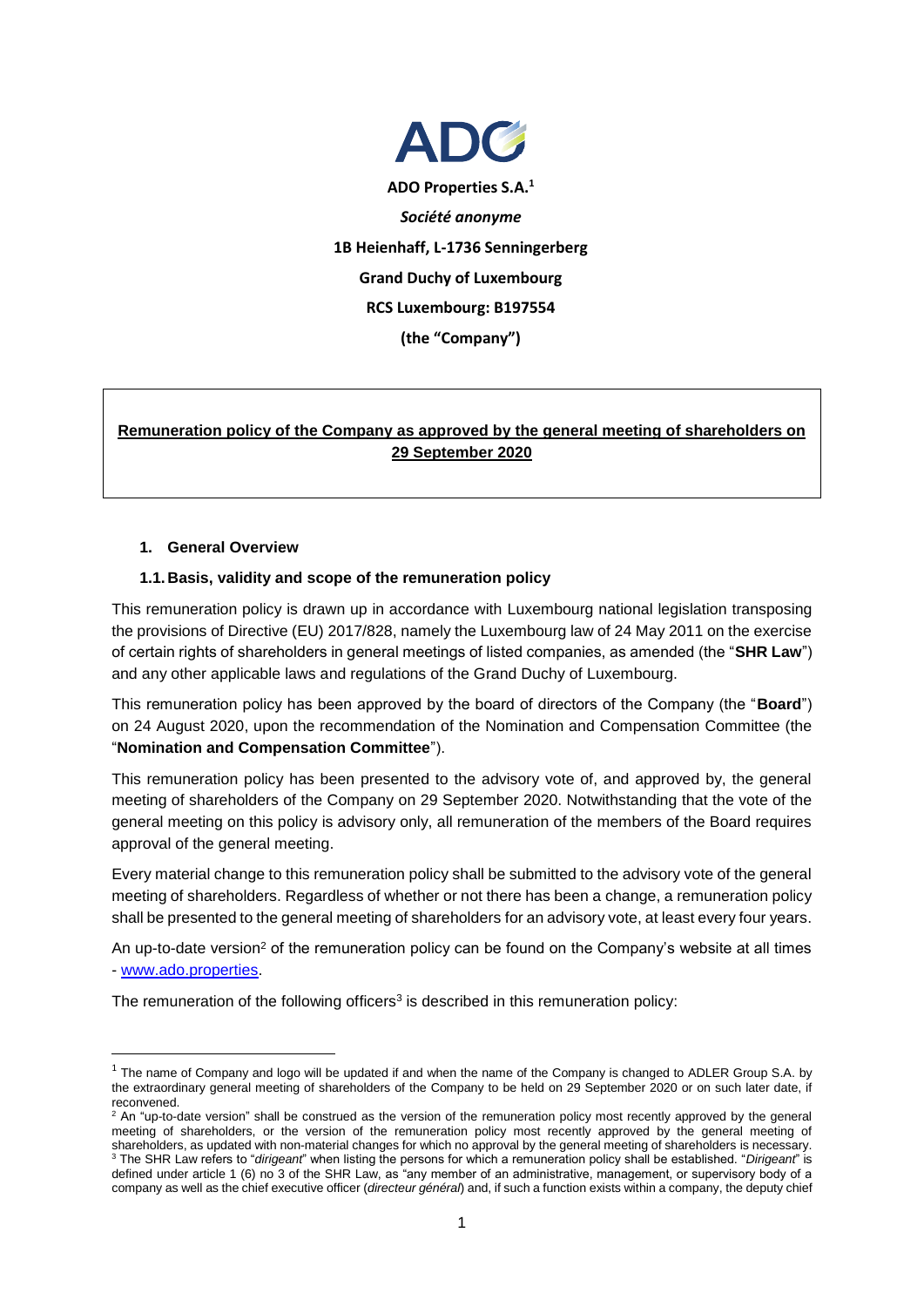- members of the Board: (i) independent non-executive directors and (ii) executive directors (who may hold a parallel position as daily managers (*délégué(s) à la gestion journalière*) of the Company); and

- members of the senior management of the Company who hold the legal mandate of daily managers (*délégué(s) à la gestion journalière*) of the Company).

# **1.2.The remuneration policy and the big picture: sustainability, long term strategy and focus on fair payment and employment conditions**

The remuneration policy of the Company and the remuneration granted to members of the Board and committees, as well as the members of senior management shall at any and all times be in line with the Company's goal of sustainable long term growth and shall reflect such goal accordingly.

The Company's ambition to be and stay a leader, both in terms of size as well as quality of service and customer satisfaction, in the German residential real estate market shall be reflected in the remuneration of the members of the Board, committees and senior management. Only an attractive but reasonably structured remuneration package may allow the Company to retain, and further attract, people with the necessary drive, competencies, experience and expertise to facilitate the Company in reaching its short- and long-term goals.

Additionally, and no less important, this remuneration policy has taken into account the conditions of remuneration and employment of the Company's employees. The Company is structured in a way that a majority of its core employees and personnel with strategic responsibilities are directly employed by subsidiaries of the Company or companies belonging to the same group (the "**Group**") rather than the Company itself. Nevertheless, the Nomination and Compensation Committee (as defined below), after consultation with the Company's human resources department, ensures that the remuneration as set out in this remuneration policy and presented to the consultative vote of the annual general meeting of shareholders shall not be disproportionate to the compensation granted to the employees of the Company and the Group.

The Company pursues both the objective of attracting and retaining personnel with the level of professionalism and skills suited to the needs of the Company, and of providing an incentive to strengthen their commitment to improving the Company's performances, through personal satisfaction and motivation. As such, the Company follows the core principle that the remuneration granted to anybody within the Company, whether they are a director, a senior executive, or an employee, shall adequately reflect such person's level of responsibility and position in the Company.

The Company's and the Group's most valuable assets are its employees and they shall be compensated accordingly.

### **1.3.The role of the Nomination and Compensation Committee**

The Board seeks to ensure that the Company's remuneration arrangements are equitable and aligned with the long-term interests and sustainability of the Company and its shareholders. To this end, the Board has established a nomination and compensation committee (the "**Nomination and Compensation Committee**"), currently consisting entirely of independent members of the Board, and the purpose of which is to determine, revise and assist with the implementation of the remuneration policy of the Company, make proposals as to the remuneration of all members of the Board and senior management, and advise on any benefit or incentive schemes. It shall further assist the Board with identification of and recommendations in respect of candidates for the Board and the committees (noting that, except in case of a co-optation of a Board member in replacement of another Board member, all appointments to the Board require the approval of the general meeting of the shareholders). The

**<sup>.</sup>** executive officer (*directeur général adjoint*)". Pursuant to such definition, the Company deems it appropriate that this policy shall cover the remuneration of members of the Board and daily managers (*délégué(s) à la gestion journalière*) of the Company.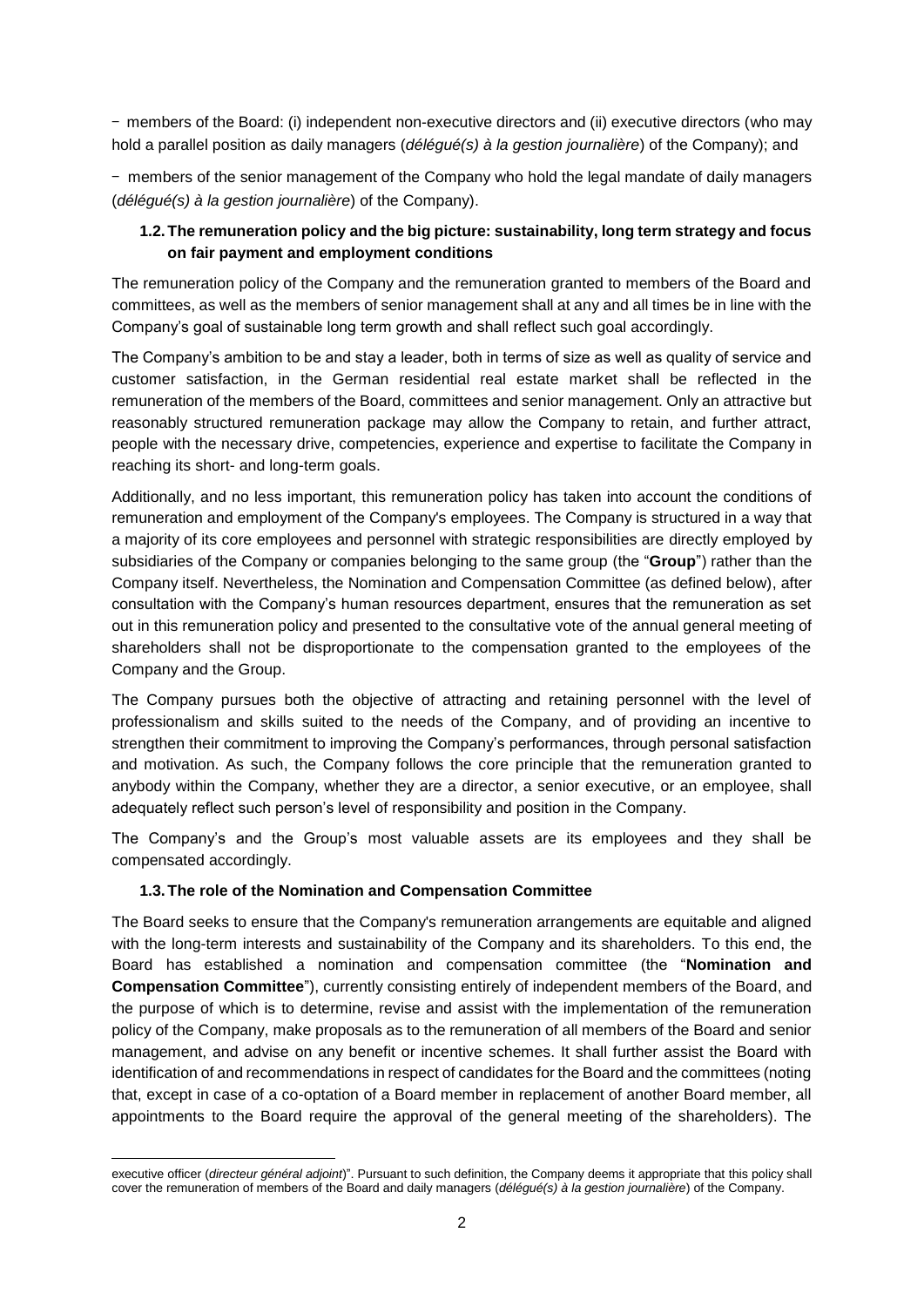Nomination and Compensation Committee shall furthermore assist with the preparation of any remuneration report of the Company.

The Nomination and Compensation Committee shall ensure that remuneration arrangements support the strategic aims of the business and enable the recruitment, motivation and retention of (i) senior management such as, but not limited to, the two appointed chief executive officers (each a "**Co-CEO**" and together the "**Co-CEOs**") and (ii) members of the Board, while complying with applicable rules and regulations. The Nomination and Compensation Committee and all members of the Nomination and Compensation Committee are required to adhere to and comply with (i) any and all applicable laws and regulations, (ii) the Company's rules of procedure for committees.

The members of the Nomination and Compensation Committee are appointed by the Board. The members have the relevant expertise and experience which is required to serve on such a committee.

The Nomination and Compensation Committee makes decisions by a simple majority with no member having a casting vote. The Nomination and Compensation Committee is chaired by Dr. Peter Maser, who is also the Chairman of the Board. The role and functioning of the Nomination and Compensation Committee is described in greater detail in the Company's rules of procedure for committees.

# **1.4.Exceptional circumstances and limited possibility to derogate from the principles of the remuneration policy**

The Company, as well as the members of the Board, committees and senior management, pledge to abide by this remuneration policy insofar as doing so is in the best interests of the Company.

In exceptional circumstances, the Company may temporarily derogate from this remuneration policy. These exceptional circumstances cover situations in which the derogation from this remuneration policy is necessary to serve the long-term interests and sustainability of the Company as a whole or to assure its viability.

A deviation from this remuneration policy requires the prior approval of the Nomination and Compensation Committee who shall then submit a reasoned request for such derogation to the Board for approval. It is noted that any change in the amount of directors' remuneration would, in any case, require the approval of the general meeting of shareholders.

The remuneration report relating to the relevant financial year will include information on any derogation, including its justification.

### **1.5.Transparency and handling of conflicts of interest in respect of remuneration**

The Company pledges to be transparent with respect to the remuneration granted to the persons falling within the scope of this remuneration policy and to abide by all applicable laws relating to the disclosure of such remuneration.

The Company has sought the advice from Kienbaum Consultants International, a reputable German human resources and management consultancy firm that has issued an extensive independent remuneration report, the results of which have largely influenced and contributed to the drafting and preparation of this remuneration policy.

Generally, the Company has established effective processes to avoid conflicts of interest and allowing members of the Board and daily managers to inform the Company of such potential conflicts of interest. The same is true in respect of the elaboration of this remuneration policy and the determination and granting of remuneration and compensation in general.

To guarantee a fair and independent assessment of all aspects related to remuneration (including, in particular, the drawing up of this remuneration policy), the Nomination and Compensation Committee shall, to the extent possible, be composed entirely, at all times, of independent non-executive directors,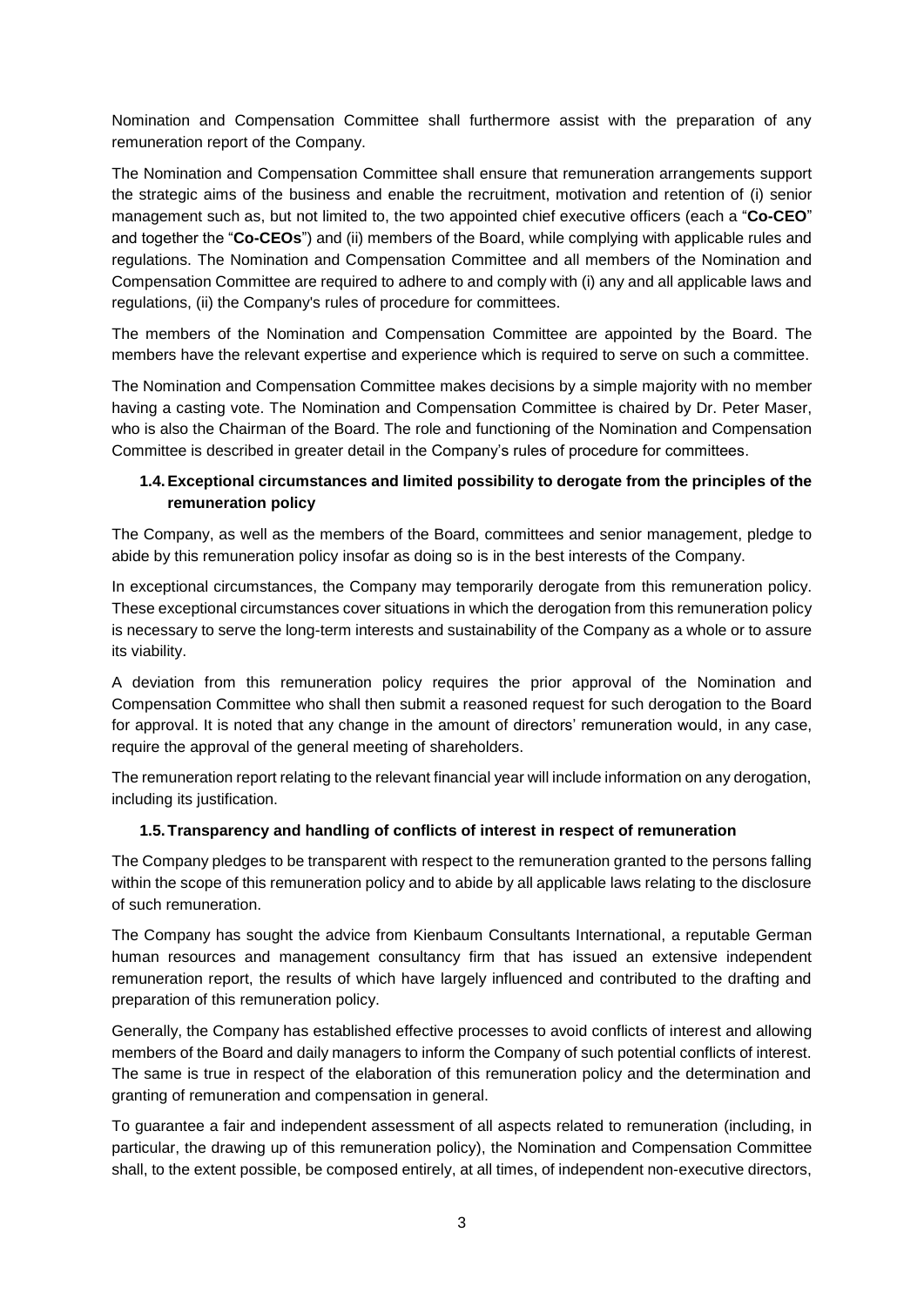as is the case at the date of adoption of this remuneration policy. As regards any potential conflict of interest arising from the fact that the Nomination and Compensation Committee must consider the remuneration of its own members, it is noted that the final decision on such remuneration is adopted by the Board, of which the members of the Nomination and Compensation Committee are only a minority.

## **2. Overview of Board remuneration**

## **2.1.Contracts and arrangements with members of the Board**

The articles of association of the Company (the "**Articles**") provide that members of the Board are elected by the general meeting of shareholders by a simple majority of votes cast for a duration that may not exceed six years. Any director may be removed at any time with or without cause, without need for prior notification, by the general meeting of shareholders by a simple majority of votes cast.

A member of the Board that has resigned or has been removed by a valid decision of the general meeting of shareholders of the Company shall have no claim against the Company as a consequence of the termination of his mandate.

In the event that a vacancy arises on the Board for any reason, the remaining members of the Board may, by a simple majority, fill such vacancy and appoint a successor to act until the next general meeting of shareholders.

Neither the removal of a member of the Board by a valid decision of the general meeting of shareholders nor the resignation by a member of the Board shall, in principle, automatically lead to the termination of any other positions or mandates that the removed or resigning member of the Board may hold within the Company or any subsidiary of the Company.

The relations between members of the Board and the Company are not governed by any specific contractual arrangements. Instead, such relations are embodied by non-written mandates, governed by the Articles, the general Luxembourg Civil Code provisions on mandates (Art. 1984 et seq.), the Luxembourg law of 10 August 1915 on commercial companies, as amended (the "**1915 Company Law**") and any other applicable laws.

Executive directors who also hold a parallel senior management position may from time to time enter into service agreements in respect of such position and in respect of their positions as daily managers (*délégué(s) à la gestion journalière*).

## **2.2.Remuneration structure for members of the Board**

The remuneration structure for the members of the Board is submitted each year to the annual general meeting for shareholder approval.

Board remuneration is based on annual fees comprising a basic fixed remuneration, to which additional fees are added for each attendance at a meeting of the Board.

The chairman of the Board as well as the vice-chairman of the Board shall be entitled to a higher basic fixed remuneration than the other members of the Board, in accordance with market standards.

As a general rule, in order to ensure sound corporate governance and to avoid the arising of any potential conflicts of interest, members of the Board shall not receive any variable remuneration for their role as directors of the Company.

Members of the Board shall be entitled to reimbursement by the Company of any reasonable costs incurred within the scope of their duties as directors of the Company, upon presentation of proof of payment by the member of the Board of such incurred costs.

The remuneration structure is reviewed periodically or on an as-needed basis by the Nomination and Compensation Committee, which makes recommendations to the Board taking into consideration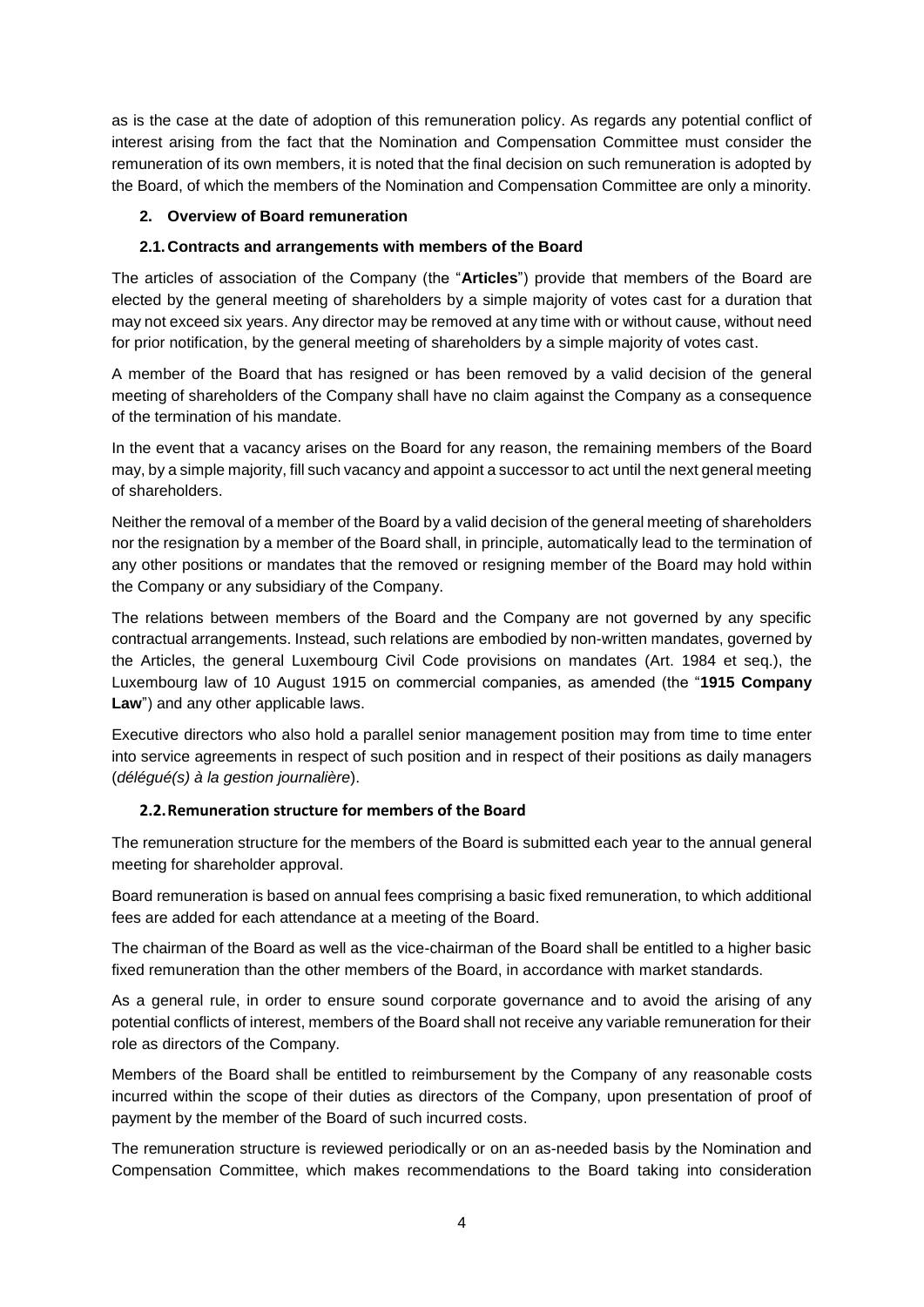benchmarks against peer companies (e.g. companies of a similar size and structure competing in the same or very similar industries and markets) to attract and retain high-quality and experienced directors.

### **2.3.Committees established by the Board**

The Board has established certain committees, (an audit committee, an ad hoc committee and the Nomination and Compensation Committee), and may in the future establish further committees, if deemed necessary.

The Board has appointed certain directors to these respective committees and may, in the future, appoint further directors to each of the established or the to-be-established committees. Each of the established committees shall be chaired by a chairman, who, if also a member of the Board, shall be entitled to an annual fixed remuneration.

Attendance at a meeting of one of the established or future committees shall entitle each member (if such member is a director) of such committee to an attendance fee.

Members of each existing or future committee shall be entitled to reimbursement by the Company of any reasonable costs incurred within the scope of their duties as members of a duly established committee, upon presentation of proof of payment by the member of the respective committee of such incurred costs.

As with Board remuneration, the committee remuneration structure is reviewed periodically or on an asneeded basis by the Nomination and Compensation Committee, which makes recommendations to the Board taking into consideration benchmarks against peer companies (e.g. companies of a similar size and structure competing in the same or very similar industries and markets) to attract and retain highquality and experienced directors.

For the avoidance of doubt, membership of any of the established or future committees shall be embodied by a non-written mandate and governed by the Articles, the general Luxembourg Civil Code provisions on mandates (Art. 1984 et seq.), the 1915 Company Law and any other applicable laws.

### **3. Overview of senior management remuneration**

### **3.1.Legal and contractual framework for the senior management**

Members of the Company's senior management may (but shall not necessarily) also hold the mandate of daily managers under the 1915 Company Law, who are entrusted with the day-to-day management (*gestion journalière*) of the Company.

Members of the senior management are appointed and dismissed by the Board. Members of senior management may only act on behalf of the Company within the limits of the authority granted to them by the Board.

The members of the senior management who are appointed as daily managers (*délégué(s) à la gestion journalière)* have fixed term service agreements for their roles as daily managers and for their respective positions as members of senior management (e.g. currently Co-CEOs), which shall, in principle, run for periods between 3 and 4 years, terminate automatically on the end date, but are renewable (the "**Service Agreements**)". The Service Agreements contain notice periods of 90 calendar days.

The Co-CEOs have not concluded, or entered into, employment contracts with the Company.

The Company does not provide for specific early retirement schemes. The Company does however provide reasonable payments linked to termination of the Service Agreements of senior management who are appointed as daily managers beyond what is required by national legislation.

### **3.2.Scope of the senior management remuneration policy**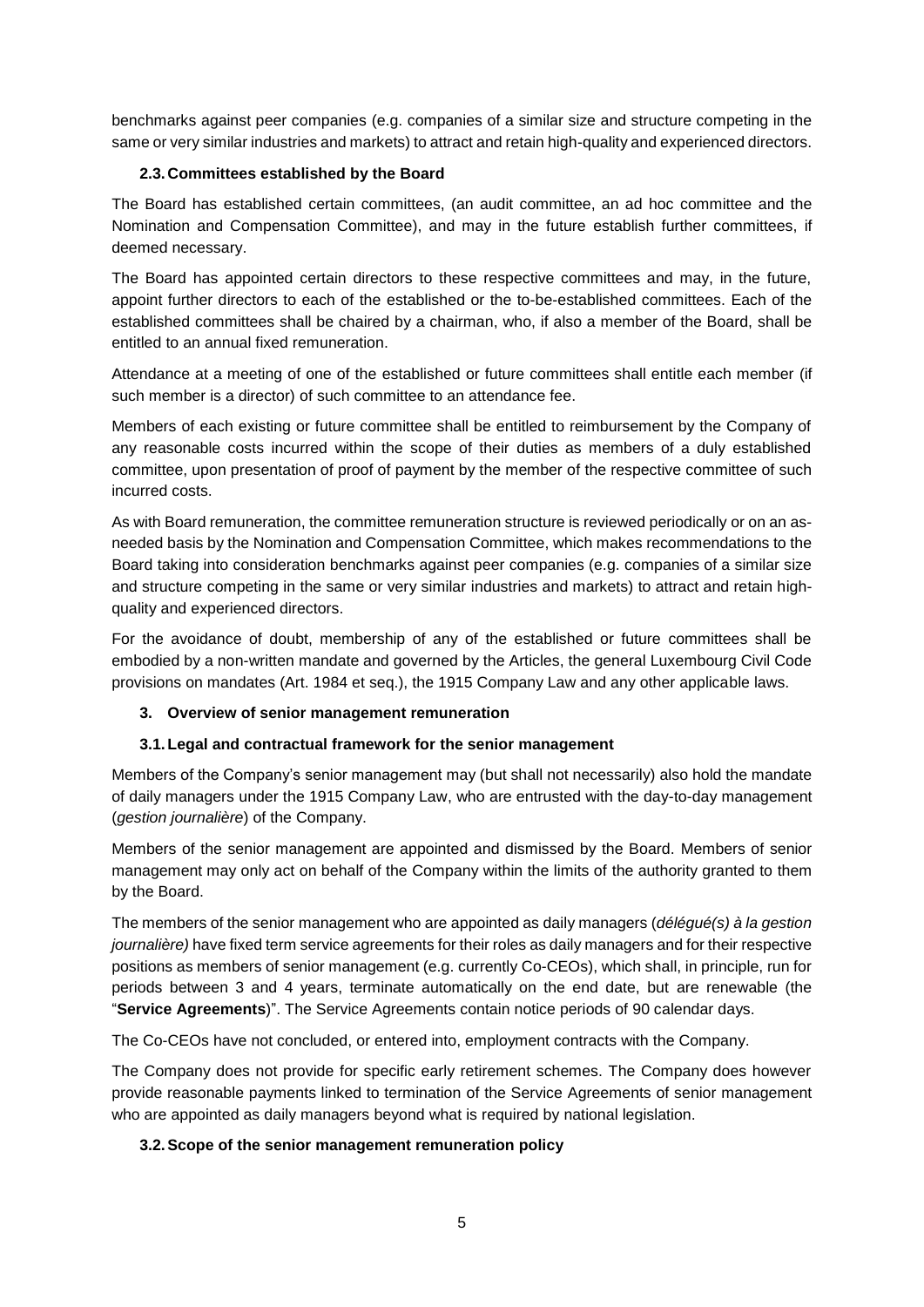This remuneration policy shall apply to the Co-CEOs who have been appointed as daily managers and other members of senior management, if also appointed as daily managers; such persons hereafter referred to as "senior executives":

## **3.3.Remuneration philosophy as regards the senior management**

The Company's remuneration philosophy for its senior executives is based on the following principles:

- Provision of a total remuneration competitive with executive remuneration levels of a peer group composed of a selection of German real estate companies of a similar size and scope;
- Encouraging and rewarding of performance that will lead to long-term and sustainable enhancement of company and shareholder value;
- Promotion of internal pay equity and provision of "market" median (determined by reference to its identified peer group) base pay levels for the Company's senior executives.
- Performance evaluation based on a set of pre-agreed non-quantifiable and quantifiable objectives.
- At an individual level determination of bonuses depending on the Company's financial performance and the individual performance.

## **3.4.Remuneration framework of the senior management**

Proposals for the remuneration packages of the senior executives (both for current and future candidates) developed by the Nomination and Compensation Committee for the Board include the following components:

- an annual base compensation;
- short-term incentives as well as short-term targets and potential short-term incentive bonuses ("**STI-Bonus**"); and
- long-term incentives as well as long-term targets and potential long-term incentive bonuses ("**LTI-Bonus**").

STI-Bonuses and LTI-Bonuses will be distributed to the senior executives only upon termination of the respective calculation periods, which are provided for in the respective senior executive's Service Agreements with the Company. The STI-Bonus and LTI-Bonus payments to be distributed to the senior executives will depend on the individual achievements taken into account for the calculation of the STI-Bonus and LTI-Bonus.

In case of termination by the Company of the Service Agreement entered into between the Company and a senior executive, for any reason other than for reasons for which the senior executive is responsible, the latter shall be entitled to receive an STI-Bonus and LTI-Bonus in accordance with the conditions set out for such scenario in the Service Agreement.

The total remuneration target of senior executives is structured to attract and retain talented and capable senior executives; the amount of the remuneration received is dependent on the achievement of the business and individual performance and on generating sustained shareholder value from relative performance.

The achievement of the various targets for the STI-Bonus and LTI-Bonus will be initially assessed and determined by the finance department of the Company, and then submitted for consideration of the Nomination and Compensation Committee who will issue a recommendation to the Board on same. To the extent considered necessary by the Company's finance department, the Nomination and Compensation Committee or the Board, the target achievements may be submitted for review and validation by an independent statutory auditor (*réviseur d'entreprises agréé*).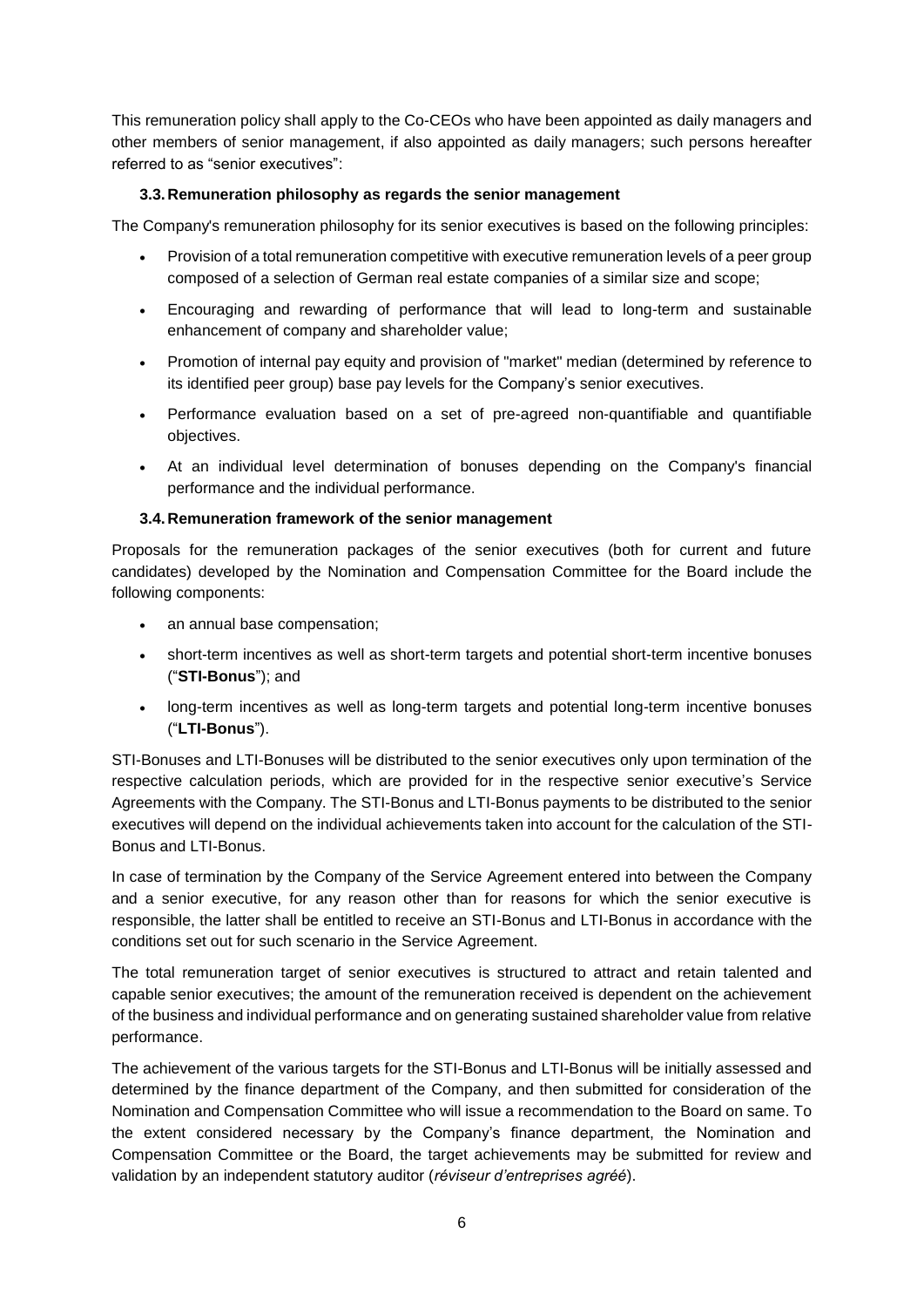### *3.4.1. Annual base compensation*

*The aim of the annual base compensation is to attract and retain high-quality and experienced senior executives.*

Each senior executive is entitled to receive an annual base compensation to be paid in 12 equal instalments at the end of each calendar month. The annual base compensation for each senior executive is determined by the Nomination and Compensation Committee on the basis of a market analysis in respect of remuneration paid by a selected group of peers.

#### *3.4.2. Short-term incentives*

*The aim of the short-term incentives is to motivate senior executives to achieve certain determined measurable and non-measurable targets.*

STI-Bonus calculations for each senior executive reflect the performance of the Company.

- no STI-Bonus will be triggered if the compound achievement level of the target objectives is less than the threshold of 50%;
- a compound achievement of 100% or above of the target objectives generates a maximum STI-Bonus pay-out.

Achievements of target objectives between the 50% minimum threshold and the 100% maximum threshold will entitle the senior executive to an STI-Bonus payment linearly determined between the minimum and maximum STI-Bonus amounts respectively.

For the avoidance of doubt, any achievements above the 100% maximum threshold shall not entitle the senior executive to any amounts in addition to the maximum STI-Bonus pay-out.

The concrete quantified target objectives related to the measurable short-term incentive targets shall be decided by the Board on the basis of historical financial data, the Company's budget and budget predictions as well as the financial outlook, which shall be presented to it in the beginning of each financial year.

For the senior executives, unless determined otherwise by the Board, the measurable short-term incentive targets are composed of:

| Variable*                                   | Weighting |
|---------------------------------------------|-----------|
| Funds from the operations per share – FFO 1 | 30%       |
| Net rental income                           | 30%       |
| Residential vacancy rate                    | 30%       |

*\*As regards any key performance indicator which is calculated on a per share basis, such calculations shall be based on the weighted average number of shares over the relevant period.*

Additionally, for the senior executives, unless determined otherwise by resolution of the Board, the nonmeasurable portion of the short-term incentive plan is decided in the discretion of the Board (weighting  $-10%$ ).

It is to be noted that, by resolution of the Board, the above indicated weightings may be adjusted in case one or several variables become obsolete or inappropriate in certain situations. An example where such adjustment may be decided upon by the Board could be a macroeconomic crisis, but during which the senior executives have shown above average leadership qualities, and through which they have guided the Company in the best possible way. Indeed, in respect of the financial years 2019 and 2020, the Board have agreed that, exceptionally, the first variable shall be adjusted so that the FFO 1 shall not be on a per share basis. The reason for this exception was that at the time of setting the targets, for 2019/2020, it was not feasible to determine the amount of shares which would be in issuance by the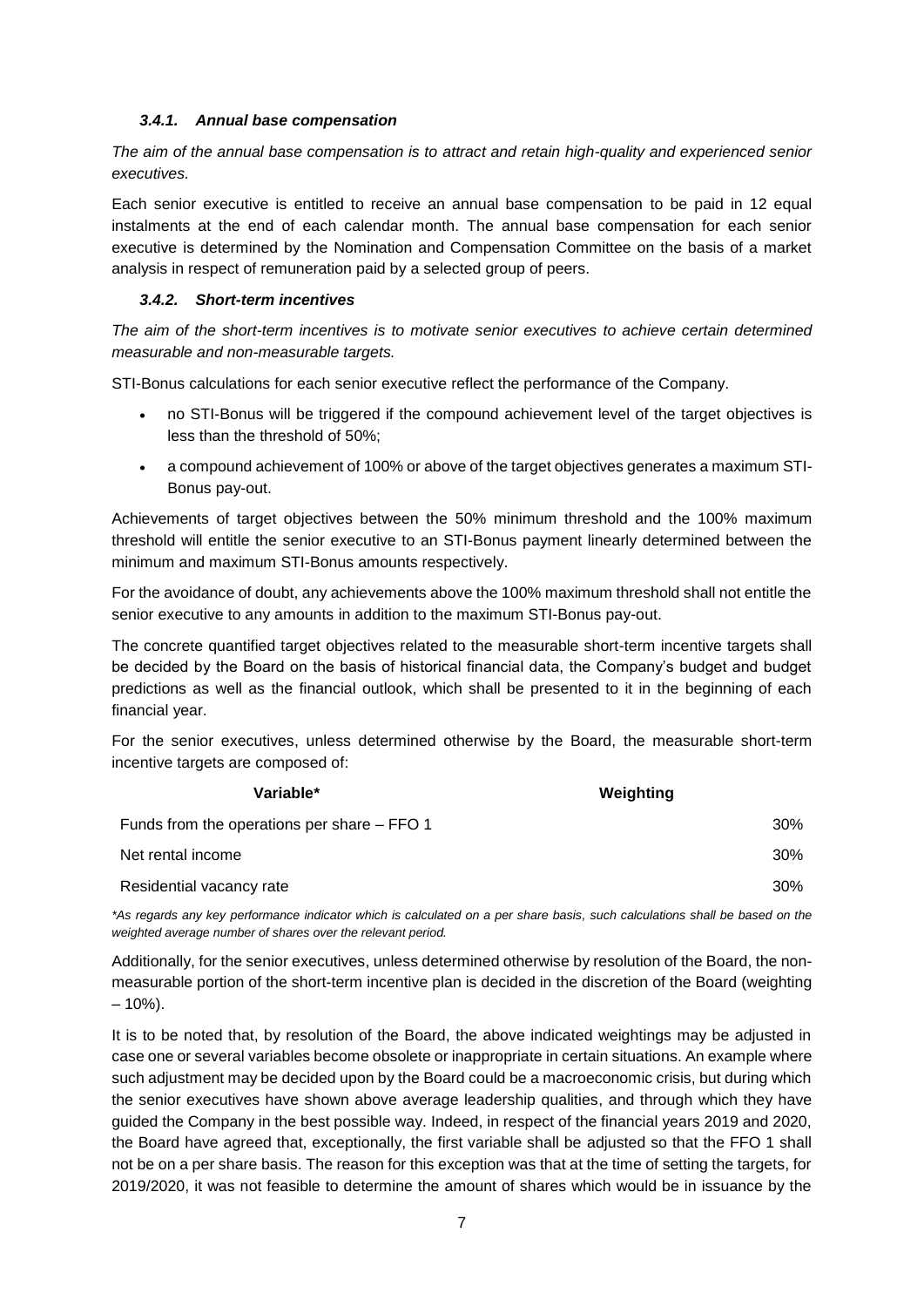end of 2020, due to anticipated capital increases; the number of shares to be issued being linked to the share price.

### *3.4.3. Long-term incentives: share-based incentives*

*The aim of the long-term incentives is to motivate senior executives to achieve certain determined individual targets.*

LTI-Bonus calculations for each senior executive reflect the performance of the Company.

- no LTI-Bonus will be triggered if the compound achievement level of the target objectives is less than the threshold of 50%;
- a compound achievement of 100% or above of the target objectives generates a higher performance bonus pay-out.

Achievements of target objectives between the 50% minimum threshold and the 100% maximum threshold will entitle the senior executive to an LTI-Bonus payment linearly determined between the minimum and maximum LTI-Bonus amounts respectively.

For the avoidance of doubt, any achievements above the 100% maximum threshold shall not entitle the senior executive to any additional amounts to the maximum LTI-Bonus pay-out.

The concrete quantified target objectives related to the measurable long-term incentive targets shall be decided by the Board on the basis of historical financial data, the Company's budget and budget predictions, the financial outlook, as well as current and historical developments of the relation between the Company's share price and the EPRA Germany index and any other information deemed to be necessary for the Board to take a decision in this respect, which shall be presented to it in the beginning of each financial year.

For the senior executives, unless determined otherwise, the measurable long-term incentive targets are composed of:

| Variable*                                                                            | Weighting |
|--------------------------------------------------------------------------------------|-----------|
| development of the NAV (net asset value) per<br>share as being targeted by the Board | 50%       |
| development of the Company's share price in<br>relation to the EPRA Germany index    | 50%       |

*\*As regards any key performance indicator which is calculated on a per share basis, such calculations shall be based on the weighted average number of shares over the relevant period*

Subject to certain conditions, in the event of extraordinary events that result in a significant change of the LTI parameters, the Board may adjust each long-term incentive target to reflect such events. Indeed, in respect of the financial years 2019 and 2020, the Board have agreed that, exceptionally, the first variable shall be adjusted so that the development of the NAV (net asset value) shall not be on a per share basis. The reason for this exception was that at the time of setting the targets, for 2019/2020, it was not feasible to determine the amount of shares which would be in issuance by the end of 2020, due to anticipated capital increases; the number of shares to be issued being linked to the share price.

The LTI-Bonus granted to the senior executive shall be settled in shares of the Company (if the Company can issue said shares) or in cash (if the Company cannot issue shares).

If paid in shares, the amount of the shares to be paid shall be equal to the achieved volume of the LTI-Bonus divided by the Company's share value calculated as at the average closing price over the last 90 trading days prior to the termination date of the relevant Service Agreement/relevant payout date.